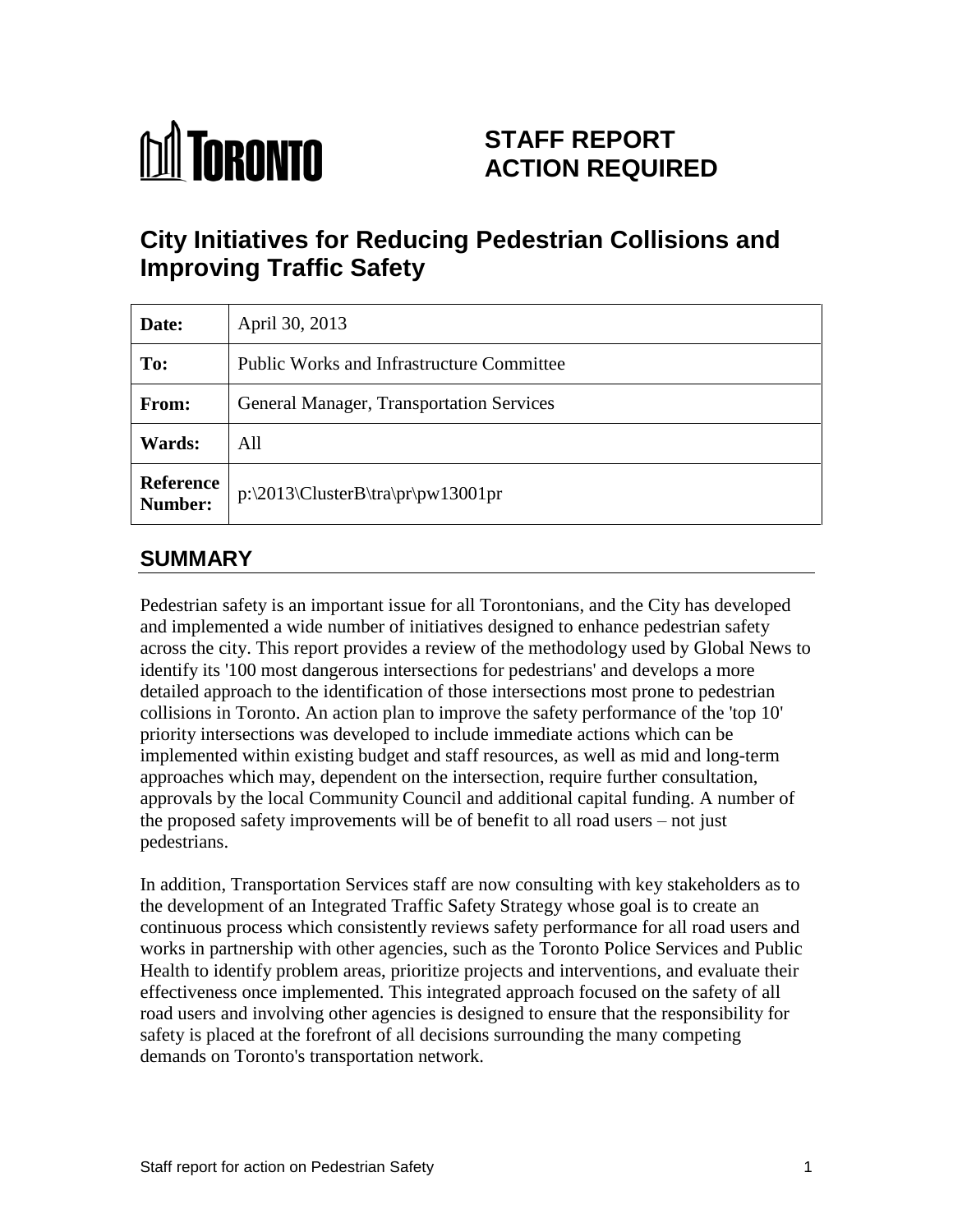## **RECOMMENDATION**

#### **The General Manager, Transportation Services recommends that:**

1. The Public Works and Infrastructure Committee receive this report for information.

#### **Financial Impact**

The estimated cost of implementing the 'immediate actions' described in this report is \$70,000 and funding is available in the 2013 Transportation Services Operating Budget within various Cost Centres. The implementation will be accomplished with existing funding through the re-prioritization of safety requests that incorporates these top 10 locations. Medium and longer term proposals that have financial impacts, and may require both community consultation and Community Council approval, will be considered as part of future Operating and Capital Budget processes.

The Deputy City Manager and Chief Financial Officer has reviewed this report and agrees with the financial impact information.

#### **DECISION HISTORY**

City Council, at its meeting of June 14, 2011, referred Motion MM9.4, "Protecting pedestrians at the 100 most dangerous intersections in Toronto" to the Public Works and Infrastructure Committee.

#### <http://app.toronto.ca/tmmis/viewAgendaItemHistory.do?item=2011.MM9.4>

At its meeting of September 7, 2011, the Public Works and Infrastructure Committee directed staff to respond to the findings contained within the Worst 100 Intersections Global News Network Report and also on initiatives the City is undertaking to improve pedestrian safety across the city of Toronto.

#### <http://app.toronto.ca/tmmis/viewAgendaItemHistory.do?item=2011.PW7.12>

#### **ISSUE BACKGROUND**

On June 7, 2011, Global News Network released a report entitled, "Toronto's Most Dangerous Intersections for Pedestrians," in which the news agency presented a list and corresponding map of signalized intersections in the City with the highest ratio of pedestrian collisions to pedestrian volume. The report focused on 100 locations with the highest ratio deemed "Toronto's worst 100 intersections for pedestrians" and further identified the "worst 10" locations.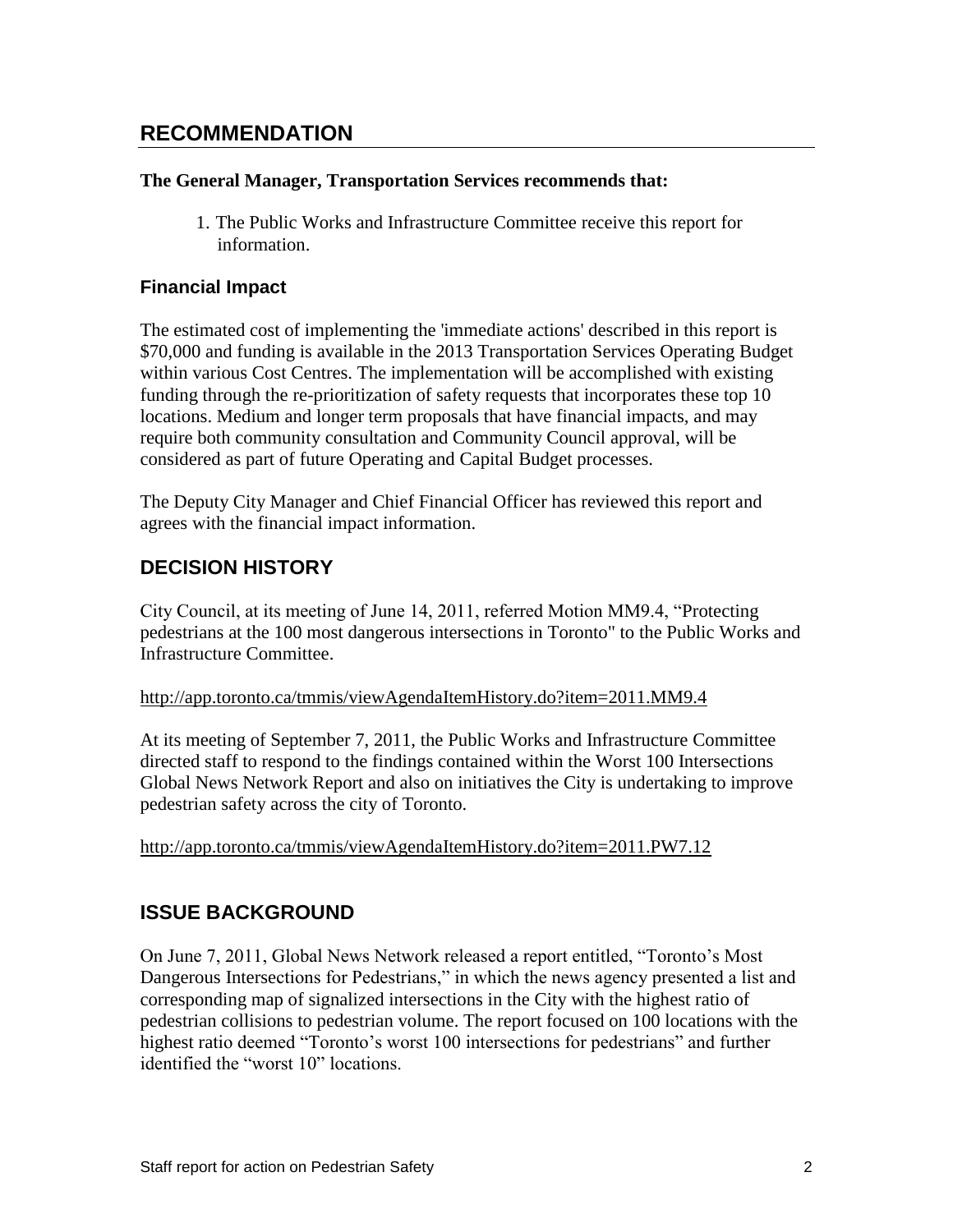## **COMMENTS**

#### **Ongoing Initiatives to Promote Pedestrian Safety**

It is important to note that Transportation Services has many ongoing initiatives to make Toronto safer for pedestrians including the implementation of the Toronto Walking Strategy, approved by Council in 2009. The Toronto Walking Strategy is a 52-action blueprint that includes a range of projects that involves internal and external partners to improve walking conditions and to encourage walking. Some of the existing initiatives are:

- **Traffic Calming areas.** The city has a Traffic Calming policy (2010) and a program to traffic calm locations, using a range of devices such as speed humps, intersection narrowing, raised medians, chicanes and bump-outs.
- **Sidewalk Construction and Repair.** Transportation Services undertakes projects each year to build sidewalks where they are missing, to rehabilitate existing sidewalks and to repair sidewalk cuts.
- **Pedestrian Countdown Signals**. These provide information on the available time left to cross an intersection. To date, almost all intersections have been converted, while the remainder cannot be converted at this time for specific operational reasons.
- **Leading Pedestrian Intervals (LPI).** These signals provide pedestrians with a few seconds head start so they are more visible while crossing to drivers making turns at intersections. Some of the LPIs now installed include Adelaide/University, Christie/St.Clair, and Yonge/Harbour/Lake Shore.
- **Longer Pedestrian Walk Times**. To accommodate many pedestrians such as seniors and persons with disabilities, beginning in 2007 signalized intersections are being converted to permit a longer pedestrian crossing time.
- **Zebra Crossing Pavement Markings.** These markings increase the visibility of the pedestrian crossing area. They are being installed on all major road reconstruction and resurfacing projects, and on new traffic control or pedestrian crossover installations.
- **Replacement of Pedestrian Crossovers ('PXOs') with traffic signals on major and minor arterial roads**. To date, about one-third of the PXOs on major arterial roadways have been converted to fully signalized intersections and the rest enhanced with brighter lights and larger lenses to enhance visibility. On minor arterial roadways, almost 40 PXOs have been replaced with traffic control signals, and the remaining PXOs have also been enhanced. PXOs on collector and local roads are also being enhanced on a priority basis and all new PXO new installations are constructed to the new standard.
- **Accessible Pedestrian Signals**. These improve conditions at signalized intersections for the vision-impaired. About 525 of 2,140 signalized intersections have been converted to date, and all new installations now include this feature.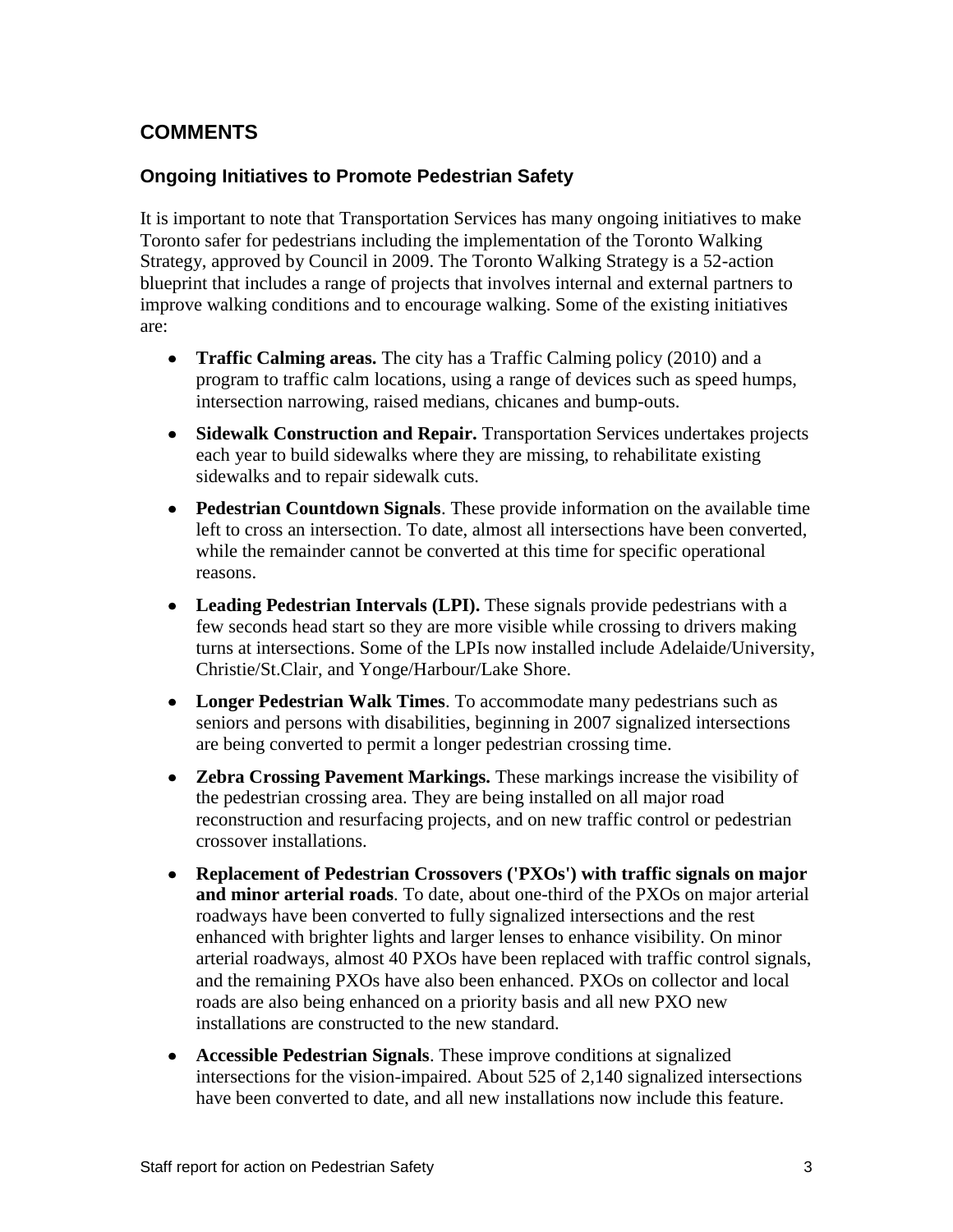- **Red Light Cameras.** These have proven to reduce injury collisions attributed to red light running by more than 60 percent. There are about 80 red light cameras operating at Toronto signalized intersections.
- **Pedestrian Priority Crossings**. Toronto has implemented pedestrian priority crossings at three downtown intersections with high pedestrian volumes. Staff are currently evaluating the effectiveness of these intersections.
- **No Right Turn on Red Prohibitions.** The development of criteria for 'No Right Turn on Red' prohibitions, where appropriate, to reduce pedestrian collisions.
- **iNavigait**. The City is a partner with the Toronto Area Safety Coalition and Toronto Police Services in a pedestrian safety program called iNavigait. It also works closely with School Boards and Public Health on safe routes to school programs, and with the Toronto Area Safety Coalition on community safety days and participates in RISK Watch Safety Nights for school-aged children and their families.
- **Traffic Safety Education Programs**. The City administers a 'Watch Your Speed' program and publishes quarterly pedestrian injury collision data leaflets to raise awareness about the need for safety among all road users.

In addition, more recent pedestrian safety initiatives include:

- Participation in the development of the City's Seniors Strategy (led by Social Development, Finance and Administration) to consider the needs of older adult pedestrians. Among others, seniors have identified the need for regular sidewalk inspections, snow clearing assistance program for seniors and snow clearing standards, signal improvements at intersections for pedestrian crossing, curb ramps for people using wheelchairs or scooters, and wide, uncluttered sidewalks for people to move and pass each other even when using assistive devices. Transportation staff also work on senior safety awareness issues with B.A.S.S.I.C. ("Bringing an Awareness of Senior Safety Issues to the Community").
- Development of pedestrian-demand mapping including vulnerable pedestrians such as seniors.
- Implementation of a new accessibility standard for tactile pavers to assist the visually-impaired.
- Staff participation on the expert panel for the Coroner's review of Pedestrian Deaths in Ontario (report was released on September 19, 2012).
- An evaluation has been completed, jointly with the TTC, for the preferred curb cut design to enable accessibility of the new low-floor streetcars, arriving in 2013.
- Experts and community leaders on pedestrian issues have been recruited to establish the Staff Reference Group on Pedestrian Issues. The first meeting was held in May 2012, as well as a sub-group meeting of experts and advocates on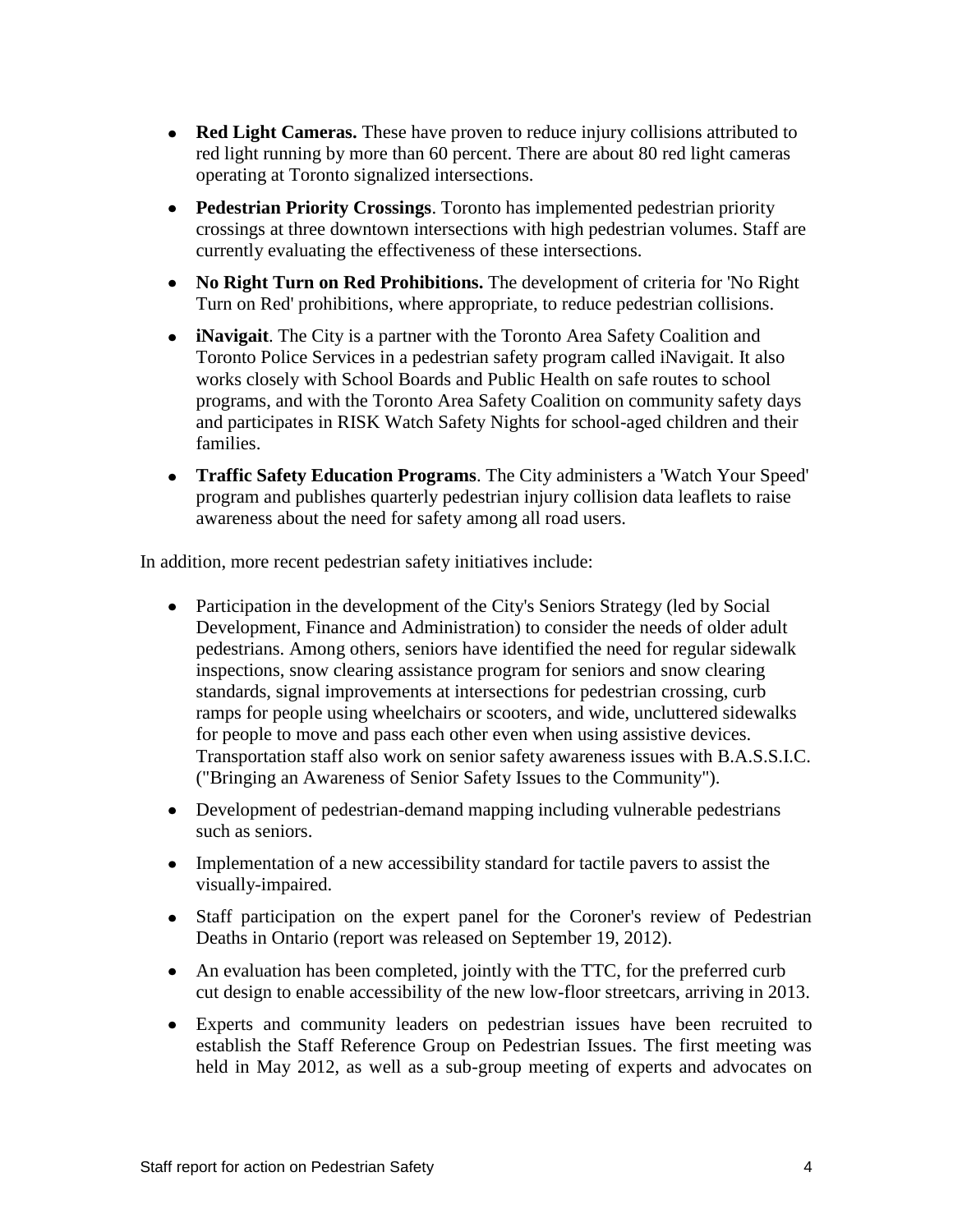pedestrian matters in November 2012. The next meeting will be in late April 2013.

#### **Global News Report Findings**

The Global News Network report helped raise awareness of pedestrian safety and the need for motorists, cyclists and pedestrians to respect each other, and the rules of the road - for the safety of all road users. In their report, Global News Network undertook an analysis of pedestrian collisions at 1,337 signalized intersections in the City. In their analysis, they used an 'accident ratio' calculated by dividing the number of pedestrian collisions in a 10-year period (2000-2009) by the volume of pedestrians from traffic counts at each intersection and multiplying by 1,000 based on data provided by Transportation Services. Only intersections with more than 500 pedestrians in the peak periods were included in their study. Collision rates such as the Global News 'accident ratio' is one method of assessing the level of safety in a road network and identifying locations of concern. However, there are shortcomings to this 'accident ratio,' including:

- Failure to account for the influence of vehicle volume on collision occurrence;
- Using a 10-year pedestrian collision total to calculate collision rates of intersections that have been signalized and operating for less than 10 years, and comparing with these with intersections that have been signalized for greater than 10 years;
- The method used to calculate the rates inaccurately assumes that collision rates are consistent over time, and that there are no changes to the operation and infrastructure of the road network;
- Exclusion of more than 600 intersections with less than 600 pedestrians counted; and
- Disregard of pedestrian collisions at mid-block road sections.

#### **Identifying High Priority Locations Using A Combined Rate/ Frequency Method**

The simplest methods available to determine safety performance are frequency and rate – both of which have shortcomings. In the collision frequency method, locations are ranked in descending order based on the total number of incidents in a given time period (e.g. 50 collisions in 5 years or 10 collisions per year). However, the number of collisions generally increases as the volume of pedestrian and vehicle traffic increases, and thus, this approach results in a bias towards high-volume locations. Using the collision rate method can account for the effect of pedestrian and vehicle traffic volume on collision occurrence by dividing the total number of incidents in a given time period by the pedestrian and vehicle traffic volume. However, the rate method has a tendency to overrepresent low-volume locations because it incorrectly assumes a predictable, linear relationship between collisions and volume. In actuality, collisions can occur anywhere and anytime as a result of many variables and factors, some controllable, such as road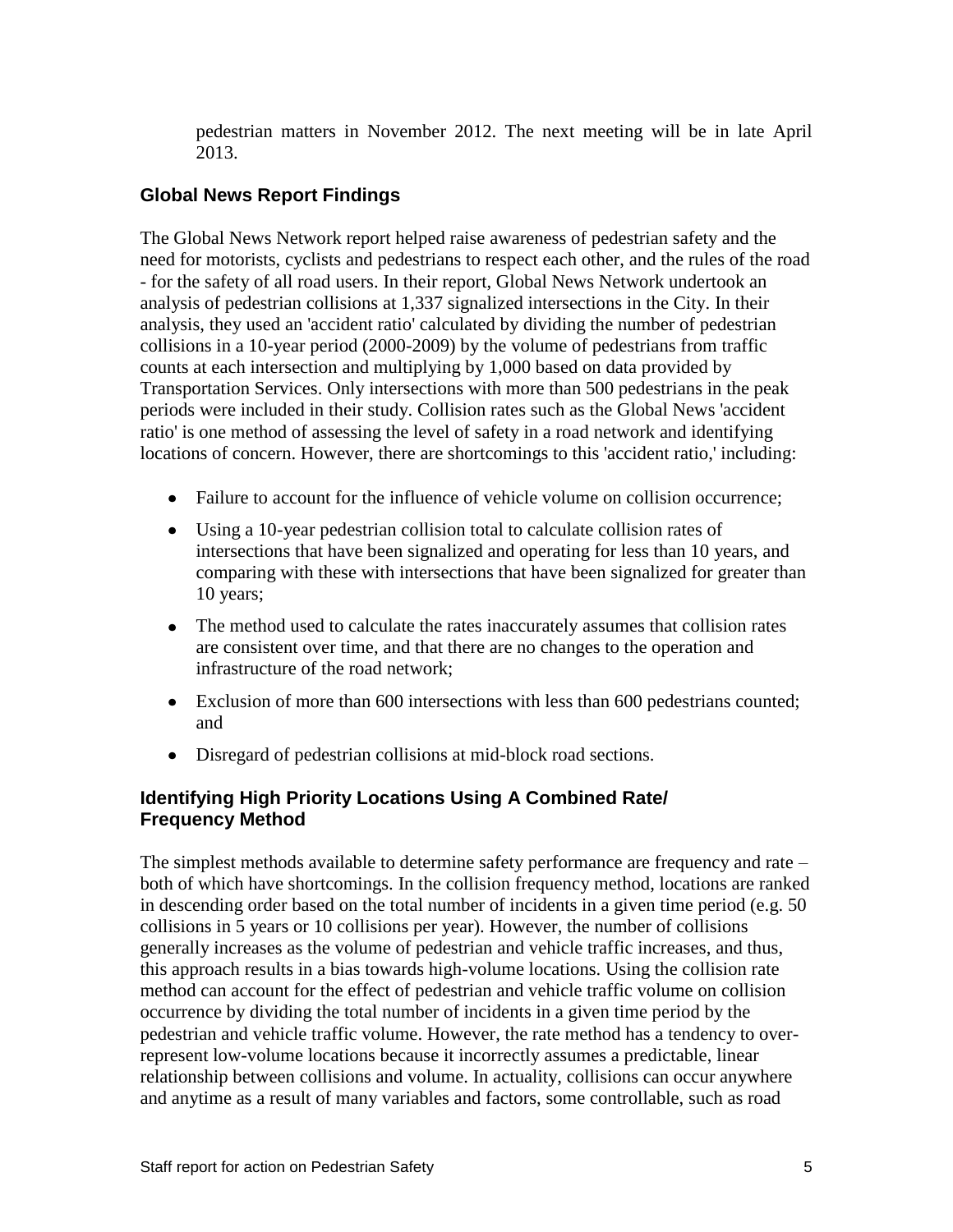design and others uncontrollable, such as driver inattentiveness. As a result, even a seemingly safe, low-volume intersection can experience one or two random collisions and mistakenly appear to be collision-prone after dividing by pedestrian and vehicle volume.

To address these issues, Transportation Services has developed a combined collision rate/frequency method to identify high priority signalized intersections which overcomes the individual shortcomings of both the rate and frequency methods.

There are a number of additional considerations affecting pedestrian collision rates and frequency which were also factored into the analysis. While the unpredictability of collision events can be problematic whenever analyzing short-term data, the effects can be reduced by using more years of data. However, using too long a time period also introduces inaccuracies, such as failing to account for changes in traffic conditions, road user composition, land use, road infrastructure and traffic operations. In this model, staff used only collision data from the most recent five-year period (2007-2011), which is a standard traffic engineering practice, and those intersections which have been signalized for less than five years were excluded – as the presence of new traffic control devices also has an impact on collision patterns and frequencies.

#### **Priority Intersections for Pedestrian Safety Improvements**

Using the above methodology, staff has identified the highest priority intersections for pedestrian safety improvement.

Table 2 identifies the 10 highest priority intersections, and Attachment 1 identifies the full list of 100 priority intersections.

| <b>Street Name</b> | <b>Intersecting Street Name</b> | <b>Intersecting Street Name</b> |
|--------------------|---------------------------------|---------------------------------|
| Sheppard Ave.E.    | Ambrose Rd.                     | Provost Dr.                     |
| St Dennis Dr.      | Deauville Ln.                   |                                 |
| Steeles Ave.E.     | Ashcott St.                     | Fenton Rd.                      |
| Neilson Rd.        | Mclevin Ave                     |                                 |
| St. Clair Ave.E.   | Brimley Rd.                     |                                 |
| Roncesvalles Ave.  | Fermanagh Ave.                  | High Park Blvd.                 |
| Steeles Ave.E.     | Strawberry Hills Dr.            | Hillcroft Dr.                   |
| Rexdale Blvd.      | Queens Plate Dr.                | <b>Woodbine Racetrack</b>       |

**Table 2: 10 Highest Priority Signalized Intersections**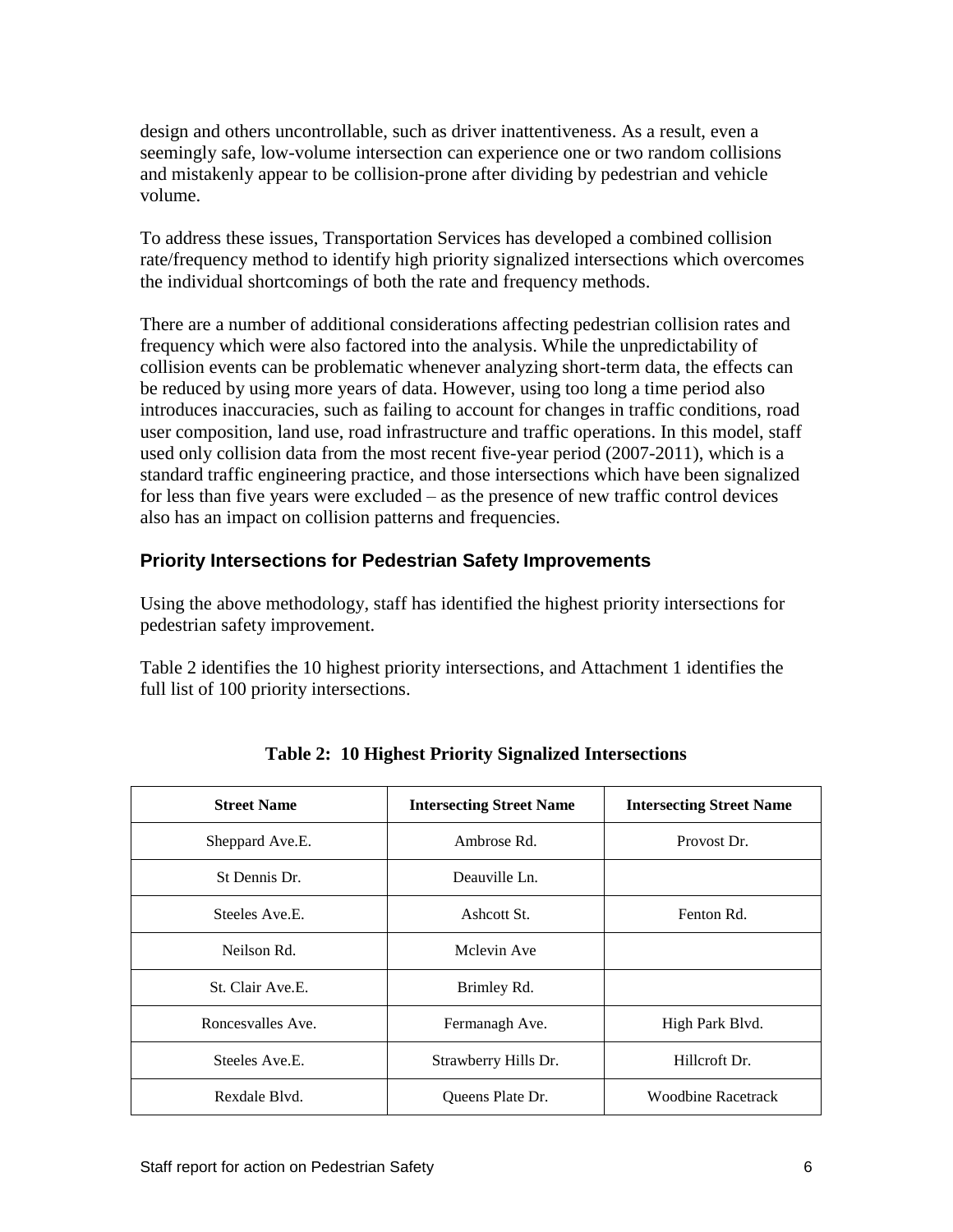| <b>Street Name</b> | <b>Intersecting Street Name</b> | <b>Intersecting Street Name</b> |
|--------------------|---------------------------------|---------------------------------|
| Wilson Ave.        | Allingham Gdns.                 |                                 |
| Keele St.          | Annette St.                     |                                 |

#### **Actions for Reducing Pedestrian Collisions at the 10 Highest Priority Locations**

In order to develop an action plan for the highest priority intersections, staff conducted a thorough review of the specific collision data to identify the prevailing pedestrian collision types and to determine if there were significant trends at the highest priority intersections. The data for the high priority intersections was also compared to collision types found at all other city intersections.

The results show that the four most common pedestrian collision types at the 10 Highest Priority Signalized Intersections are similar to those found at all signalized intersections within the city and are as follows:

- left-turning vehicles striking pedestrians crossing with the right-of-way (47 percent);
- vehicles going straight through the intersection striking pedestrians crossing without the right-of-way (16 percent);
- right-turning vehicles striking pedestrians crossing with the right-of-way (13 percent); and
- vehicles going straight through the intersection striking pedestrians crossing with the right-of-way (10 percent).

Table 3 below summarizes the pedestrian collision types at all signalized intersections, including the highest priority intersections in the City for the period 2007-2011.

| <b>Pedestrian Collision Type</b>                                                  | <b>Signalized</b><br><b>Intersections</b> |
|-----------------------------------------------------------------------------------|-------------------------------------------|
| Vehicle turns left while pedestrian crosses<br>with right-of-way at intersection  | 1,864 (39%)                               |
| Vehicle turns right while pedestrian crosses<br>with right-of-way at intersection | 951 (20%)                                 |
| Vehicle is going straight while pedestrian                                        | 639 (13%)                                 |

#### **Table 3: Pedestrian Collision Types at All Signalized Intersections 2007 - 2011**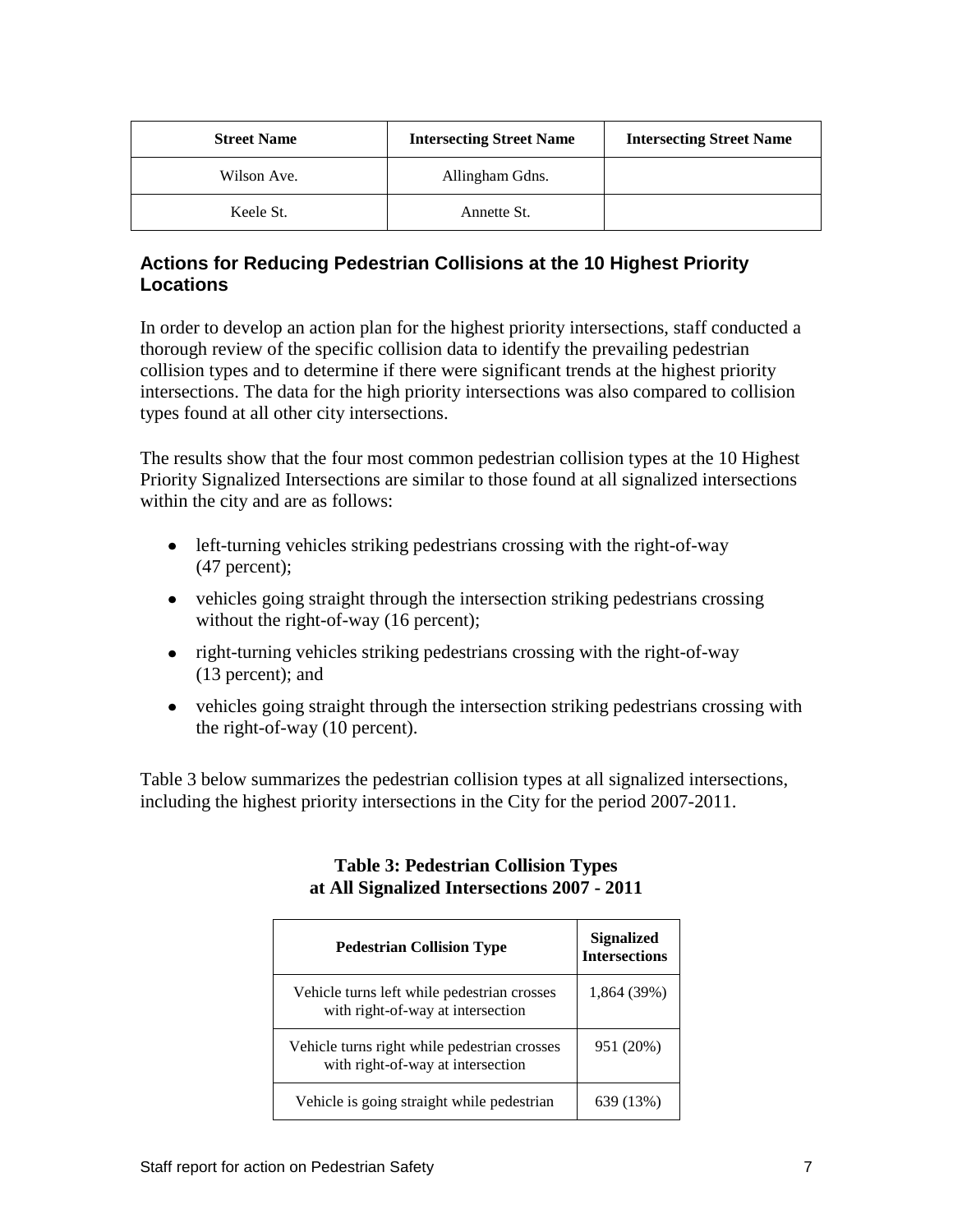| <b>Pedestrian Collision Type</b>                                                          | <b>Signalized</b><br><b>Intersections</b> |
|-------------------------------------------------------------------------------------------|-------------------------------------------|
| crosses without right-of-way at intersection                                              |                                           |
| Vehicle is going straight while pedestrian<br>crosses with right-of-way at intersection   | 347 (7%)                                  |
| Vehicle turns left while pedestrian crosses<br>without right-of-way at intersection       | 160 (3%)                                  |
| Pedestrian hit at pedestrian crossover (PXO)/<br>pedestrian-only signal                   | 151 (3%)                                  |
| Unknown                                                                                   | 121 (3%)                                  |
| Pedestrian hit at mid-block                                                               | 117 (2%)                                  |
| Pedestrian involved in a collision with transit<br>vehicle                                | 103 (2%)                                  |
| Pedestrian hit at parking lot/ private property                                           | 101 (2%)                                  |
| Vehicle turns right while pedestrian crosses<br>without right-of-way at intersection      | 100 (2%)                                  |
| Vehicle hits pedestrian walking or running<br>out from between stopped or parked vehicles | 44 (1%)                                   |
| Pedestrian involved in a collision with transit<br>vehicle                                | $15 \left( \frac{1}{6} \right)$           |
| Pedestrian hit at private driveway                                                        | 8(<1%)                                    |
| Pedestrian hit on sidewalk or shoulder                                                    | 8(<1%)                                    |
| Vehicle is reversing and hits pedestrian                                                  | $5 \left( \frac{1}{6} \right)$            |
| Other/ Undefined                                                                          | $5( < 1\%)$                               |

The issue of vehicular speed and pedestrian safety has also been raised in two recent reports. A Toronto Board of Health report entitled, "Road to Health: A Healthy Toronto by Design" dated April 16, 2012 and the Coroner's Review of Pedestrian Deaths in Ontario dated September 19, 2012, both identify vehicular speed as one of the top causal factors in pedestrian deaths. As a result, staff reviewed the *Highway Traffic Act* charges data (speeding, various dangerous and careless driving-related charges and "Fail to Yield") and cross-referenced this with those collision types in which speeding was likely to be a contributing factor. These included those pedestrian collisions where vehicles were going straight while pedestrians crossed with the right-of-way at intersections, pedestrians hit at pedestrian crossover (PXO)/pedestrian-only signals, and pedestrians hit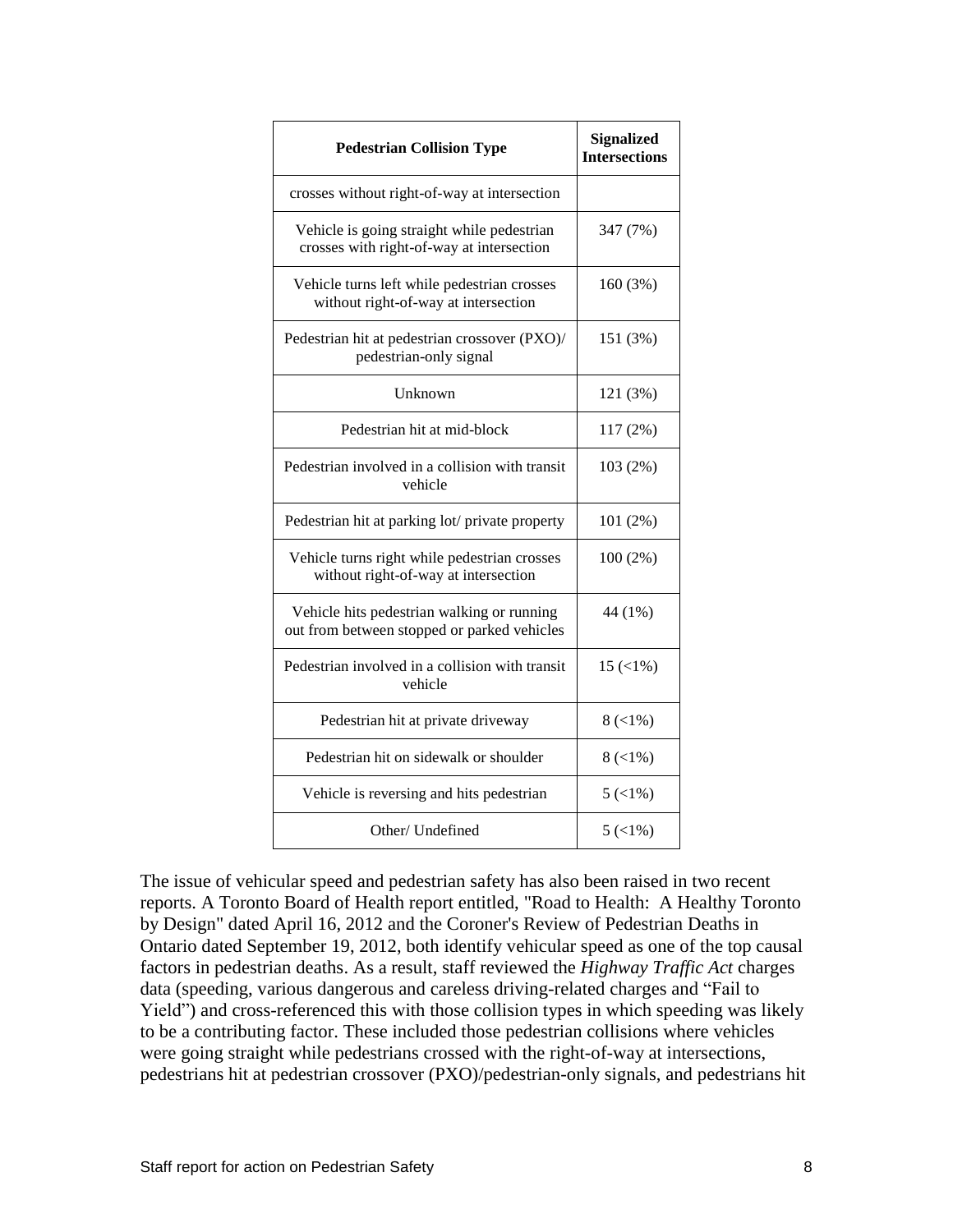on the road shoulder or sidewalk. The result of this review indicates that speed may have been a contributing factor in 42 percent of the incidents at the top 100 locations.

Based on the results of the collision data analysis, Transportation Services staff then conducted site reviews of the top 10 locations to develop specific actions to enhance pedestrian safety. Feedback on the methodology, various pedestrian issues and possible actions for each intersection was also solicited from the transportation and planning members of the Staff Reference Group on Pedestrian Issues. The result is a set of 'immediate actions' as well as medium to longer term proposals to address pedestrian safety while also considering the operational issues of overall traffic safety and congestion challenges and which are detailed by each intersection in Attachment 2.

A set of 'immediate actions' have been proposed that are low cost and relatively easy to implement within existing programs through a re-prioritization of projects based on safety needs. These 'immediate actions' include tools such as those listed below and, where appropriate, the tool(s) that is most relevant to the collision issue(s) will be implemented at the respective top 10 location:

- Zebra pavement markings to make the pedestrian crossing more visible (refreshing the markings or painting them where there are none).
- Moving the cross walk closer to the intersection to increase the visibility of pedestrians to drivers making left turns (as left turn issues were a predominant trend in the collisions).
- Implementing and evaluating Leading Pedestrian Interval signals.
- Updating pedestrian walk times according to the city's current standard.
- Installing "push button" signs for pedestrian activated signals to make them more visible based upon new designs currently being developed.
- Providing minimum pedestrian walk times at all times where pedestrian volumes warrant (*i.e.* pedestrian is crossing at each cycle).
- Installing "Turning Traffic Must Yield to Pedestrians" signs to remind drivers to notice and give right-of-way to pedestrians when making turns.
- Review solid or wider double skip lines (when thru movement is prohibited) for drivers so they stay within their turning lane when making left turns.
- Review proven countermeasures, such as road diets using pavement markings, to reduce speeding in a high collision location.
- A protected or fully protected left turn phasing during peak periods.

Medium or longer-term proposals that require more discussion with other units or agencies like the Toronto Transit Commission (TTC), as well as the local Councillor, community and Community Council, as necessary, include: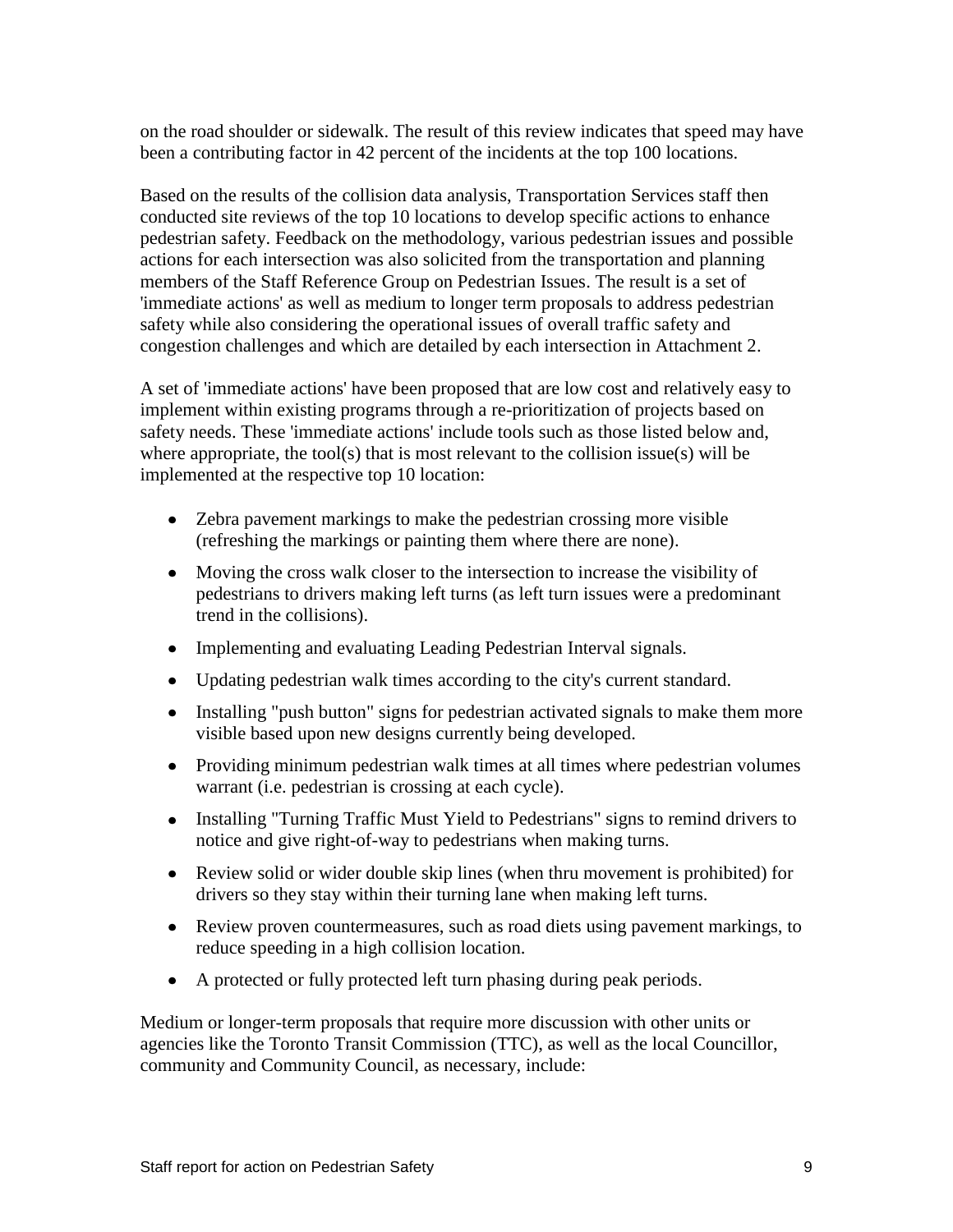- Moving a transit stop to the far side of the intersection to reduce conflicts between pedestrians and turning vehicles.
- Extending the median nose to guide turning vehicles.
- Reducing the corner radius.
- Eliminating a "pork chop" right-turn channel where it is not needed.
- Consider repurposing an underutilized lane (e.g. on-street parking, etc.)

From the preliminary assessment of the top 10 pedestrian collision-prone intersections, some of the tools that could be applied to the remaining top 100 list include:

- a. Leading Pedestrian Interval recommend refining the criteria for identifying candidates for LPIs for the top 100 locations.
- b. Zebra Pavement Markings integrate the top 100 list for locations for refreshing or painting zebra pavement markings.
- c. Review top 100 locations for Walking Speeds, especially in areas with a high concentration of vulnerable pedestrians such as seniors, and
- d. Review the criteria for Minimum Walk Times and the pedestrian volumes of the top 100 locations to consider whether any may fit the criteria for minimum pedestrian volumes.
- e. As part of the capital planning process, road safety audits be conducted prior to road reconstruction and to identify opportunities for safety enhancements as required.

#### **Next Steps for Improving Traffic Safety**

While this report has been primarily focused on pedestrian safety initiatives at the top '10' intersections – the safety of all road users is critical and is best addressed with a comprehensive approach. Transportation Services staff are now consulting with key stakeholders as to the development of an Integrated Traffic Safety Strategy whose goal is to create a continuous process which consistently reviews safety performance for all road users and works in partnership with other agencies, such as Toronto Police Services and Public Health to identify problem areas, prioritize projects and interventions, and evaluate their effectiveness once implemented.

Key components of the Integrated Traffic Safety Strategy would be the development of safety action plans which:

- Document the city's road user safety performance.
- Identify current problem areas.
- Select interventions as appropriate (engineering, enforcement and education).
- Plans, schedules and implements short, medium and long-term strategies.
- Provides on-going input on police traffic enforcement.
- Seek to reduce EMS response times.
- Monitor progress.
- Generate on-going public interest and attention to road user safety.